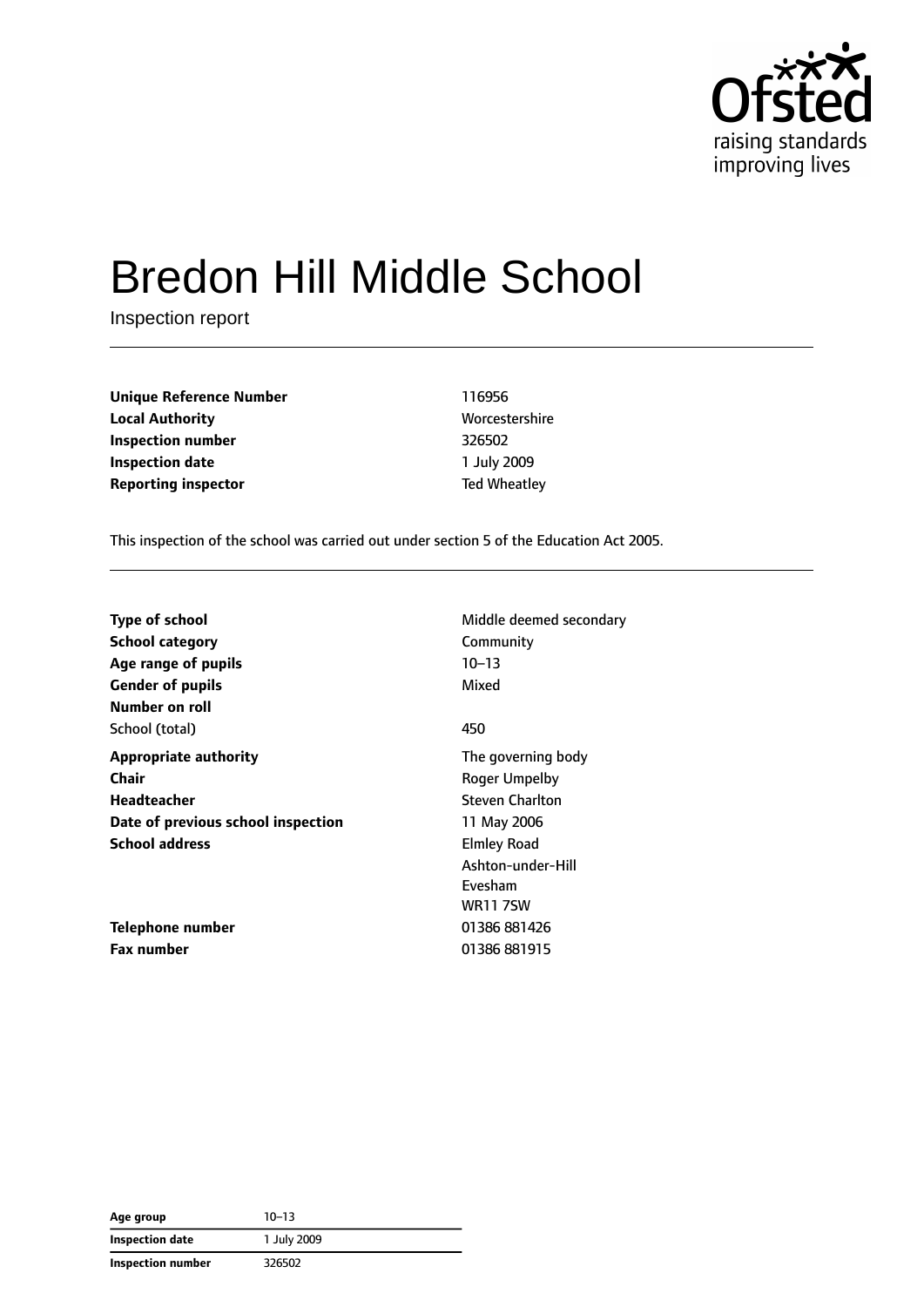.

<sup>©</sup> Crown copyright 2009

Website: www.ofsted.gov.uk

This document may be reproduced in whole or in part for non-commercial educational purposes, provided that the information quoted is reproduced without adaptation and the source and date of publication are stated.

Further copies of this report are obtainable from the school. Under the Education Act 2005, the school must provide a copy of this report free of charge to certain categories of people. A charge not exceeding the full cost of reproduction may be made for any other copies supplied.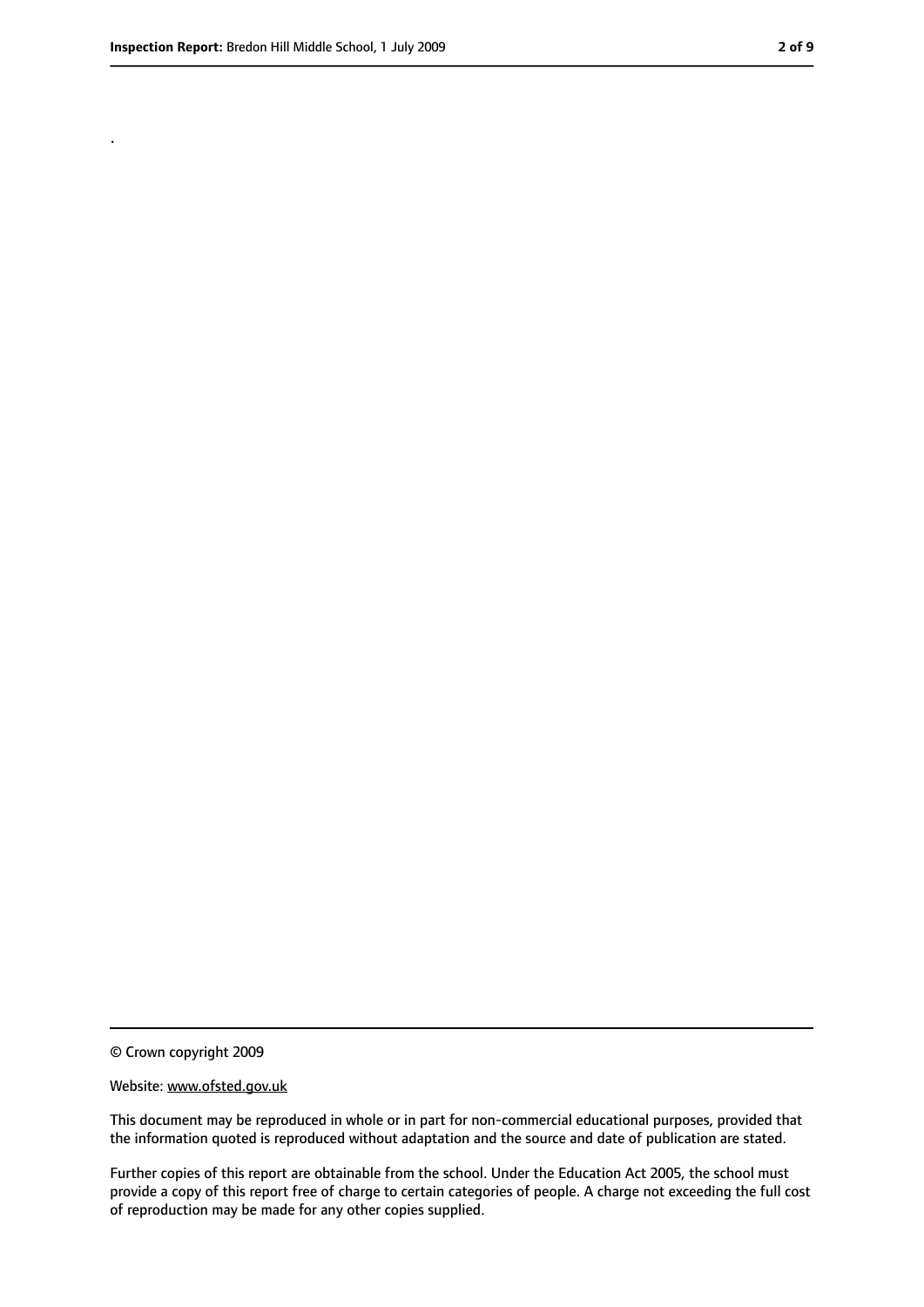# **Introduction**

The inspection was carried out by one additional inspector.

- The inspector evaluated the overall effectiveness of the school and investigated the following issues.
- Whether the downward trend in mathematics results at the end of Key Stage 2 has been reversed.
- How well the school recognises underachievement by any pupils and deals with it.

Evidence was gathered from data on current standards and achievement, examination of pupils' work and school documents, observation of lessons, discussions with the headteacher, governors and staff, and pupils. Other aspects of the school's work were not investigated in detail but the inspector found no evidence to suggest that the school's own assessments of these areas, as given in its self-evaluation, were not justified, and these have been included where appropriate in this report.

# **Description of the school**

The school is in a rural setting and serves several local villages. Attainment is above average on entry and the proportion of pupils with learning difficulties and/or disabilities is broadly average. The great majority of pupils are from White British backgrounds, and there is a very small proportion who speak English as an additional language.

### **Key for inspection grades**

| Grade 1 | Outstanding  |
|---------|--------------|
| Grade 2 | Good         |
| Grade 3 | Satisfactory |
| Grade 4 | Inadequate   |
|         |              |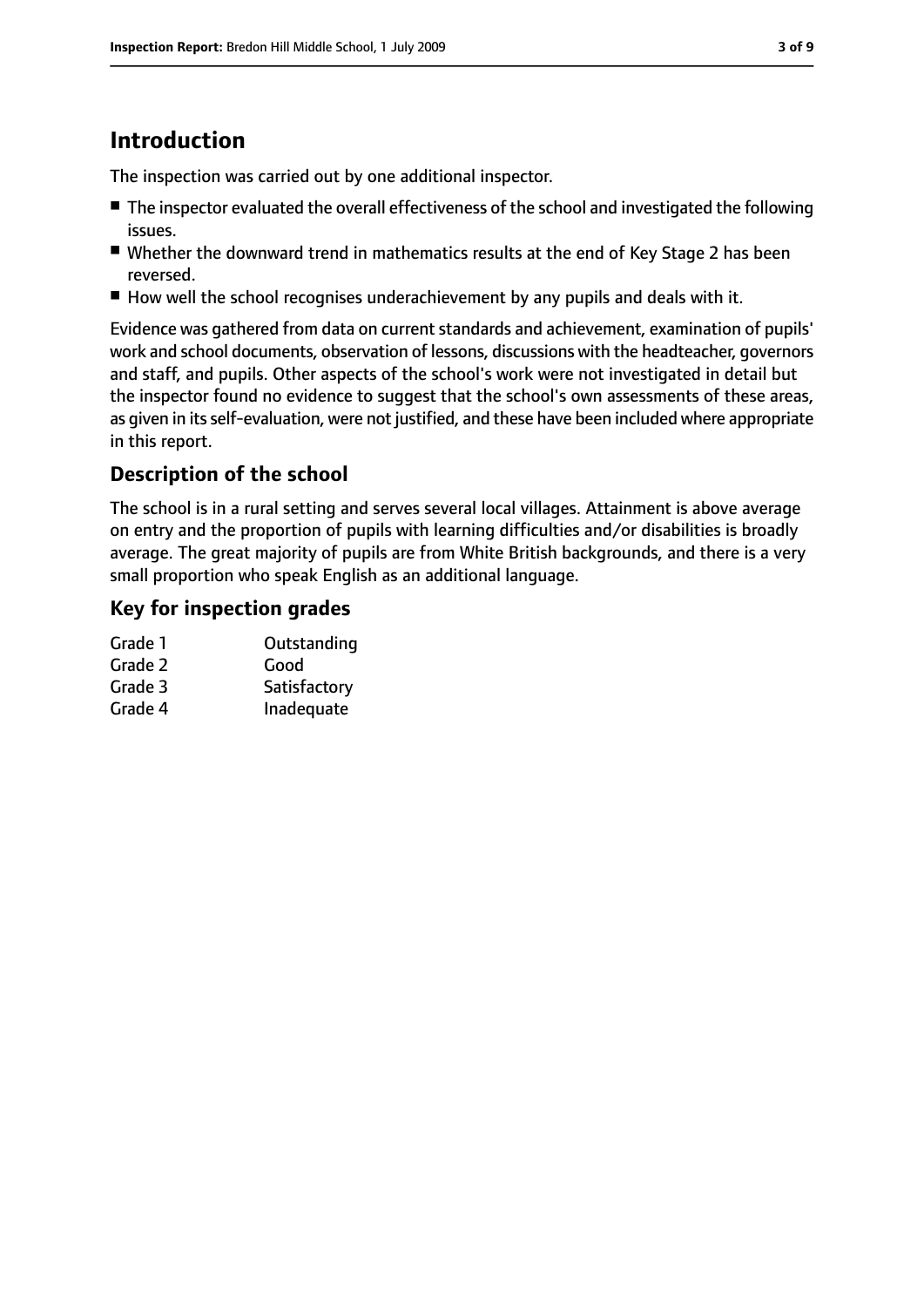# **Overall effectiveness of the school**

#### **Grade: 2**

This is a good school. It is improving and pupils' personal development, the quality of care, guidance and support, and leadership and management are outstanding. The great majority of parents who responded to the Ofsted questionnaire feel the school provides a good education and is well led. They are particularly appreciative of the way the school looks after their children. Typical comments are, 'We have been really pleased with the school, the opportunities the children have across such a wide range of subjects and activities', and, 'We have access to the appropriate staff and matters are dealt with in a caring and efficient way.'

Standards are above average overall and in English and science they are high. Pupils' speaking skills are particularly good. They talk confidently and can hold their own in a serious discussion or argument, giving their own explanations clearly and succinctly. For most pupils, writing skills are equally high, but for a small proportion they are not quite so good. Some written work, especially spelling, is a little careless and sometimes marking misses the chance to encourage accuracy. Occasionally, opportunities are missed to write in other subjects. In mathematics, standards are a little above average and improving after a period of lower standards than in other subjects. The school provides effective individual support for pupils and has established very good working relationships with feeder schools to help promote better progress in mathematics. Pupils achieve well overall. This is because teaching is consistently good and sometimes excellent. Lessons are challenging, work is matched well to pupils' learning needs, whatever their abilities, and excellent relationships ensure pupils feel confident to discuss their understanding with each other or to explain to the whole class. The pace of learning is fast and pupils enjoy lessons and work hard. Pupils with learning difficulties and/or disabilities make outstanding progress because they are excellently supported and the school is quick to use external services to provide expert support where necessary.

Pupils' experience at school is supported by a good and improving curriculum. The school is working effectively to establish links between subjects and also to seek creative ways to make the curriculum interesting. For example, pupils enhance their learning in science by writing poetry about aspects of their work. They have opportunities to learn German and Spanish as well as French and some religious education is taught in French. There is a good range of visits and visitors to enrich the curriculum and all pupils experience residential trips. In particular, pupils enthuse about the trips to Belarus, Norway, Italy, Holland and Germany. The range of out of school activities is good, and the school is hoping to improve this with more involvement of pupils in drama activities. The personal, social, health education and citizenship programme is extensive and supports pupils' development of personal responsibility and excellent social skills.

Pupils' personal development is excellent. They have a first-class understanding of how to stay healthy and safe, and the great majority take part in physical activities and eat sensibly. They welcome the school's approach to promoting healthy eating. Pupils take on a wide range of responsibilities. School council members have initiated the introduction of water fountains, provision of lockers and refurbishment of the changing rooms. The eco group plays an important part in encouraging pupils to save energy and to recycle materials. Other responsibilities include being prefects and form, house or sports captains, all of which pupils carry out enthusiastically and maturely. Pupils' attendance is good and they enjoy school. Their behaviour is excellent and, although some pupils report past poor behaviour, they say such incidents are rare and the school approach to encouraging pupils to take personal responsibility for their behaviour works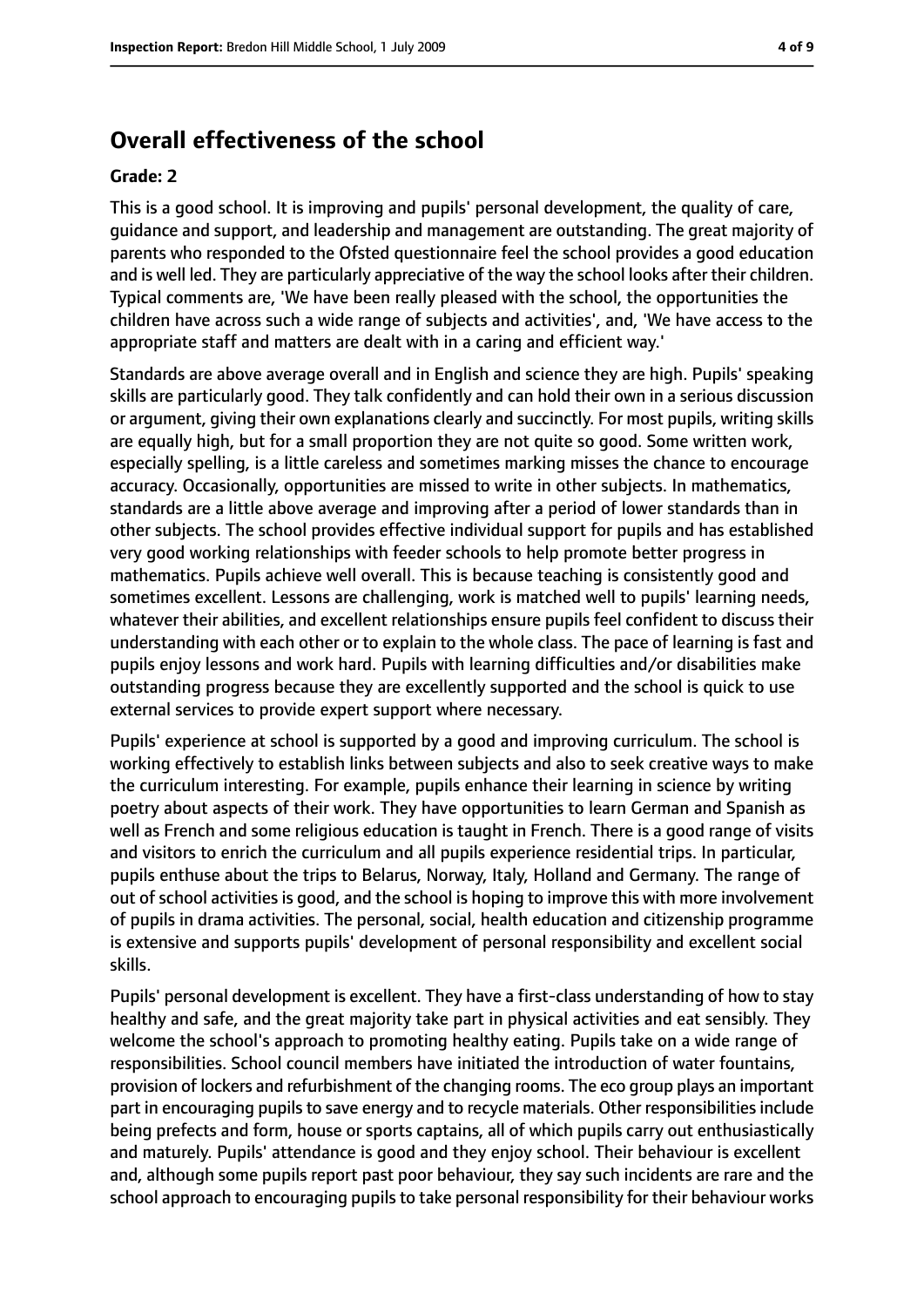well. They also report that learning is never interrupted by unacceptable behaviour. Pupils also said that, while bullying does happen occasionally, it is always dealt with swiftly and effectively, and that if pupils want to remain anonymous, their wishes are respected. Pupils' spiritual, moral, social and cultural development is outstanding. Pupils have an excellent knowledge of the values and beliefs of different cultures across Europe and thisis widening asthe school attempts to establish links with schools in different parts of Britain and beyond Europe. Given the high standards of English and improving standards in mathematics, and excellent social skills, pupils are well prepared for their future lives.

The quality of care, guidance and support is exceptional. The school meets all statutory requirements for safeguarding and procedures to ensure pupils' safety are thorough and rigorous. Pastoral care is excellent and pupils report they have a member of staff they can go to if they have any concerns. Academic guidance is excellent, and despite marking which does not always provide enough reinforcement, pupils know how well they are performing. They understand how their work has been assessed, what their targets are and what they need to do to achieve them.

Leadership and management are outstanding. Leaders at all levels have an excellent grasp of how well the school performs and the areas it needs to improve. Staff work effectively to bring about improvements and they receive exceptional support and direction from the headteacher. Staff make a concerted effort to raise standards in mathematics, and they are being successful, although they rightly recognise that this effort must be sustained to ensure standards catch up with those in other subjects. The capacity for further improvement is excellent, the issue from the previous inspection has been addressed and governors play a significant part in supporting and challenging the school.

### **What the school should do to improve further**

- Ensure that all pupils write and spell accurately and improve their writing skills through planned opportunities to write in other subjects.
- Ensure that marking gives effective reinforcement to the high quality academic quidance and target setting.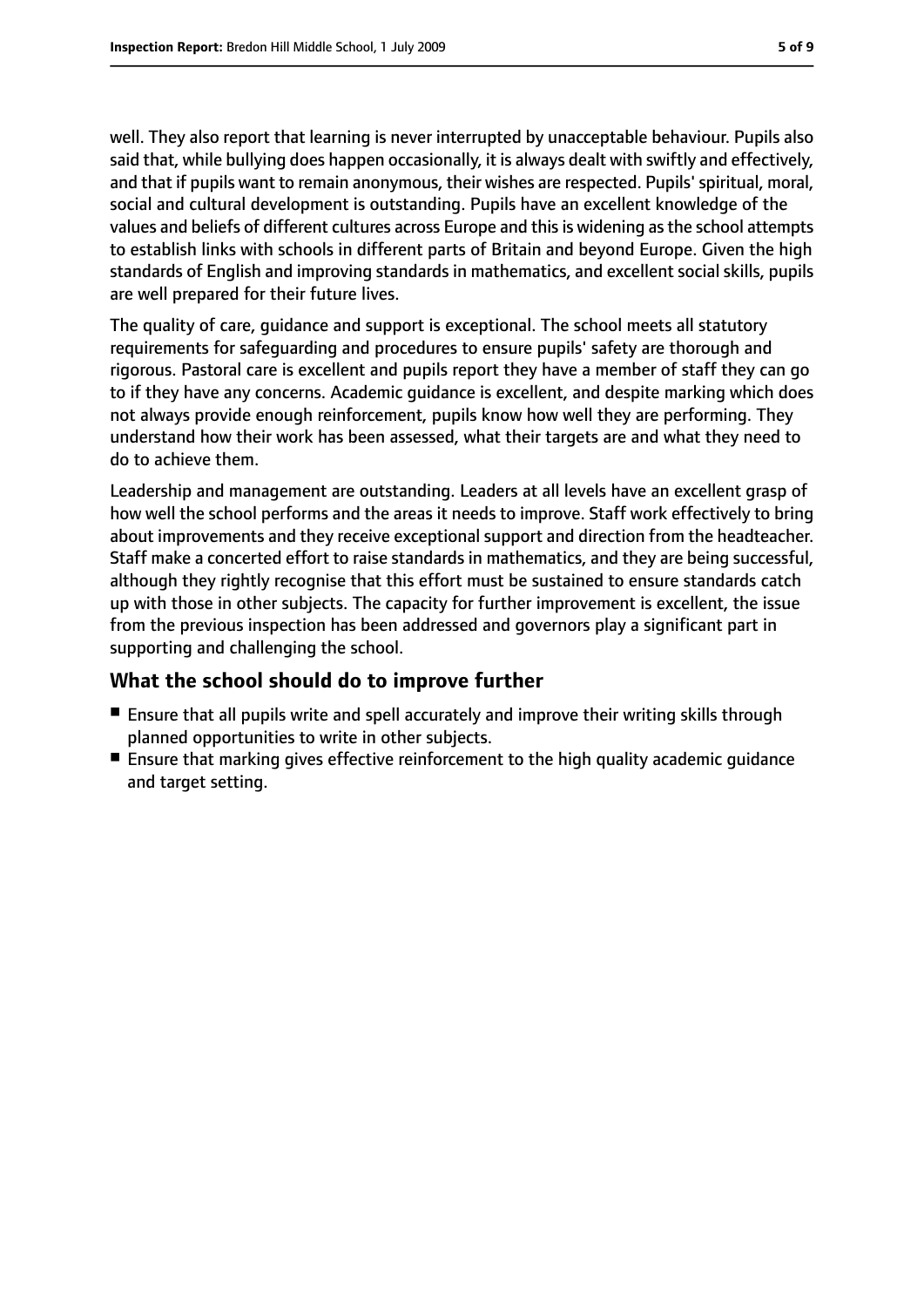**Any complaints about the inspection or the report should be made following the procedures set out in the guidance 'Complaints about school inspection', which is available from Ofsted's website: www.ofsted.gov.uk.**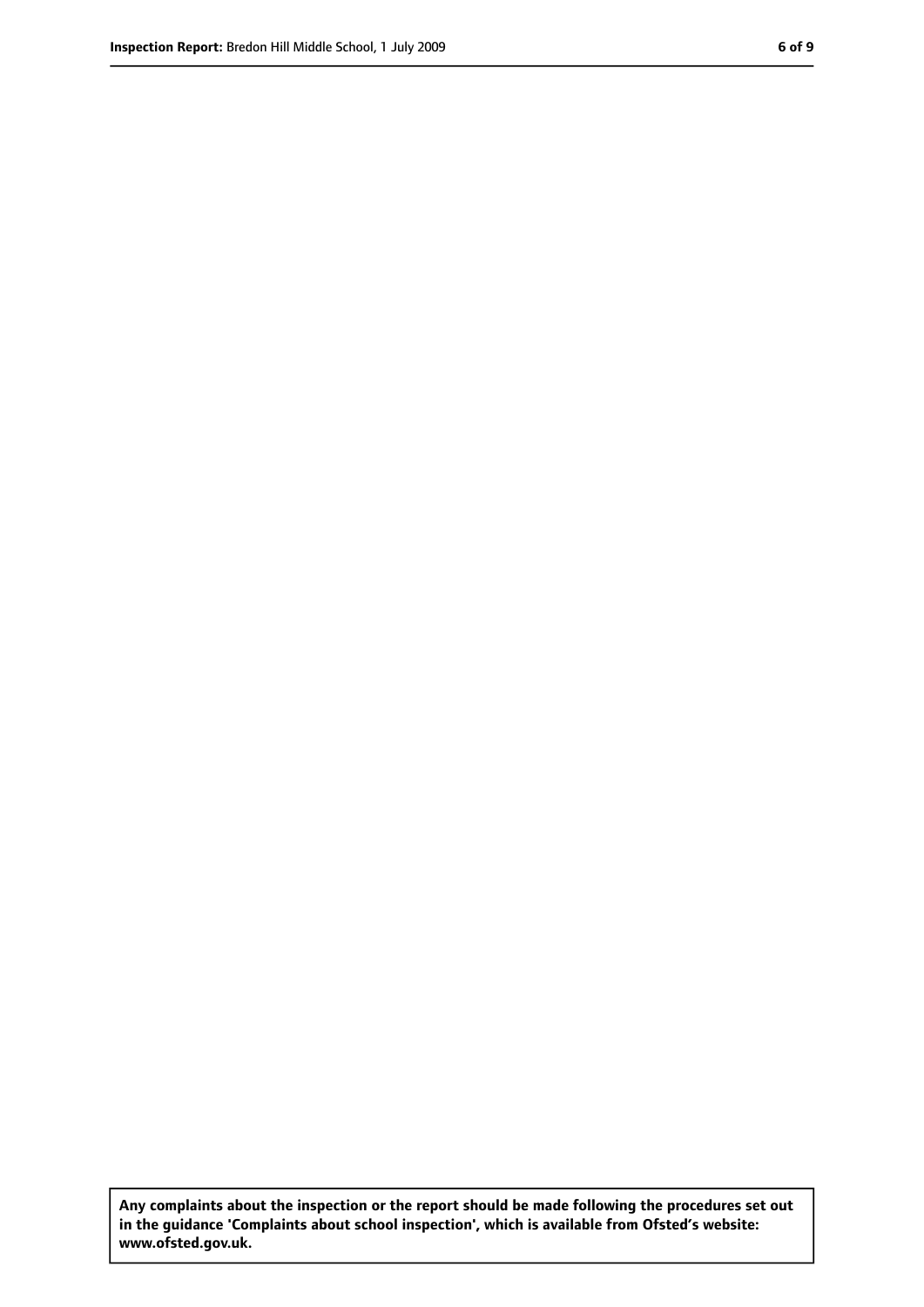#### **Annex A**

# **Inspection judgements**

| $^{\rm !}$ Key to judgements: grade 1 is outstanding, grade 2 good, grade 3 satisfactory, and | <b>School</b>  |
|-----------------------------------------------------------------------------------------------|----------------|
| arade 4 inadequate                                                                            | <b>Overall</b> |

### **Overall effectiveness**

| How effective, efficient and inclusive is the provision of<br>education, integrated care and any extended services in meeting the<br>needs of learners? |     |
|---------------------------------------------------------------------------------------------------------------------------------------------------------|-----|
| Effective steps have been taken to promote improvement since the last<br>inspection                                                                     | Yes |
| How well does the school work in partnership with others to promote learners'<br>well being?                                                            |     |
| The capacity to make any necessary improvements                                                                                                         |     |

# **Achievement and standards**

| How well do learners achieve?                                                  |  |
|--------------------------------------------------------------------------------|--|
| $\vert$ The standards <sup>1</sup> reached by learners                         |  |
| How well learners make progress, taking account of any significant variations  |  |
| between groups of learners                                                     |  |
| How well learners with learning difficulties and/or disabilities make progress |  |

<sup>&</sup>lt;sup>1</sup>Grade 1 - Exceptionally and consistently high; Grade 2 - Generally above average with none significantly below average; Grade 3 - Broadly average to below average; Grade 4 - Exceptionally low.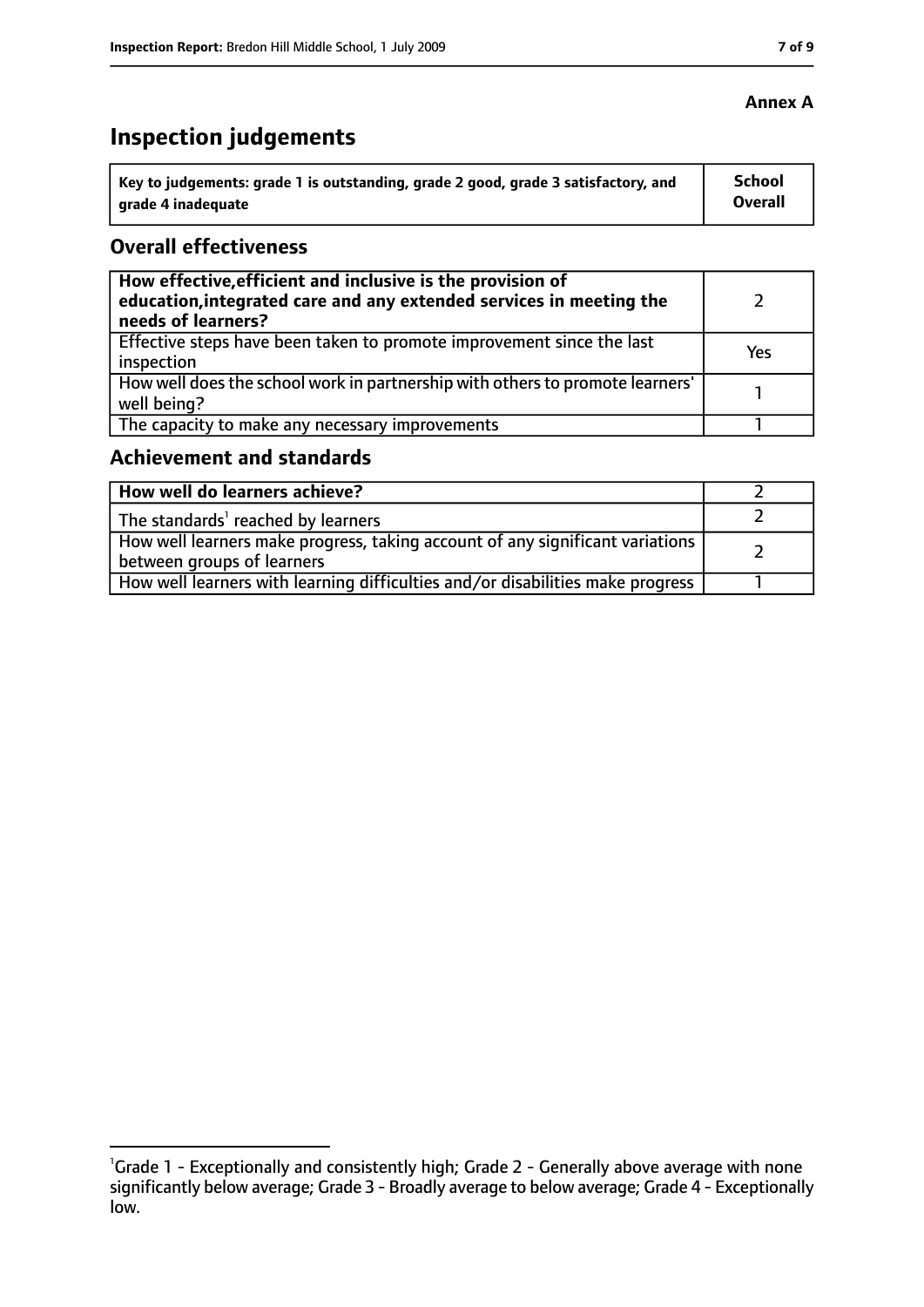# **Personal development and well-being**

| How good are the overall personal development and well-being of the<br>learners?                                 |  |
|------------------------------------------------------------------------------------------------------------------|--|
| The extent of learners' spiritual, moral, social and cultural development                                        |  |
| The extent to which learners adopt healthy lifestyles                                                            |  |
| The extent to which learners adopt safe practices                                                                |  |
| The extent to which learners enjoy their education                                                               |  |
| The attendance of learners                                                                                       |  |
| The behaviour of learners                                                                                        |  |
| The extent to which learners make a positive contribution to the community                                       |  |
| How well learners develop workplace and other skills that will contribute to<br>their future economic well-being |  |

# **The quality of provision**

| How effective are teaching and learning in meeting the full range of<br>learners' needs?              |  |
|-------------------------------------------------------------------------------------------------------|--|
| How well do the curriculum and other activities meet the range of needs and<br>interests of learners? |  |
| How well are learners cared for, quided and supported?                                                |  |

# **Leadership and management**

| How effective are leadership and management in raising achievement<br>and supporting all learners?                                              |     |
|-------------------------------------------------------------------------------------------------------------------------------------------------|-----|
| How effectively leaders and managers at all levels set clear direction leading<br>to improvement and promote high quality of care and education |     |
| How effectively leaders and managers use challenging targets to raise standards                                                                 |     |
| The effectiveness of the school's self-evaluation                                                                                               |     |
| How well equality of opportunity is promoted and discrimination eliminated                                                                      |     |
| How well does the school contribute to community cohesion?                                                                                      |     |
| How effectively and efficiently resources, including staff, are deployed to<br>achieve value for money                                          |     |
| The extent to which governors and other supervisory boards discharge their<br>responsibilities                                                  |     |
| Do procedures for safequarding learners meet current government<br>requirements?                                                                | Yes |
| Does this school require special measures?                                                                                                      | No  |
| Does this school require a notice to improve?                                                                                                   | No  |